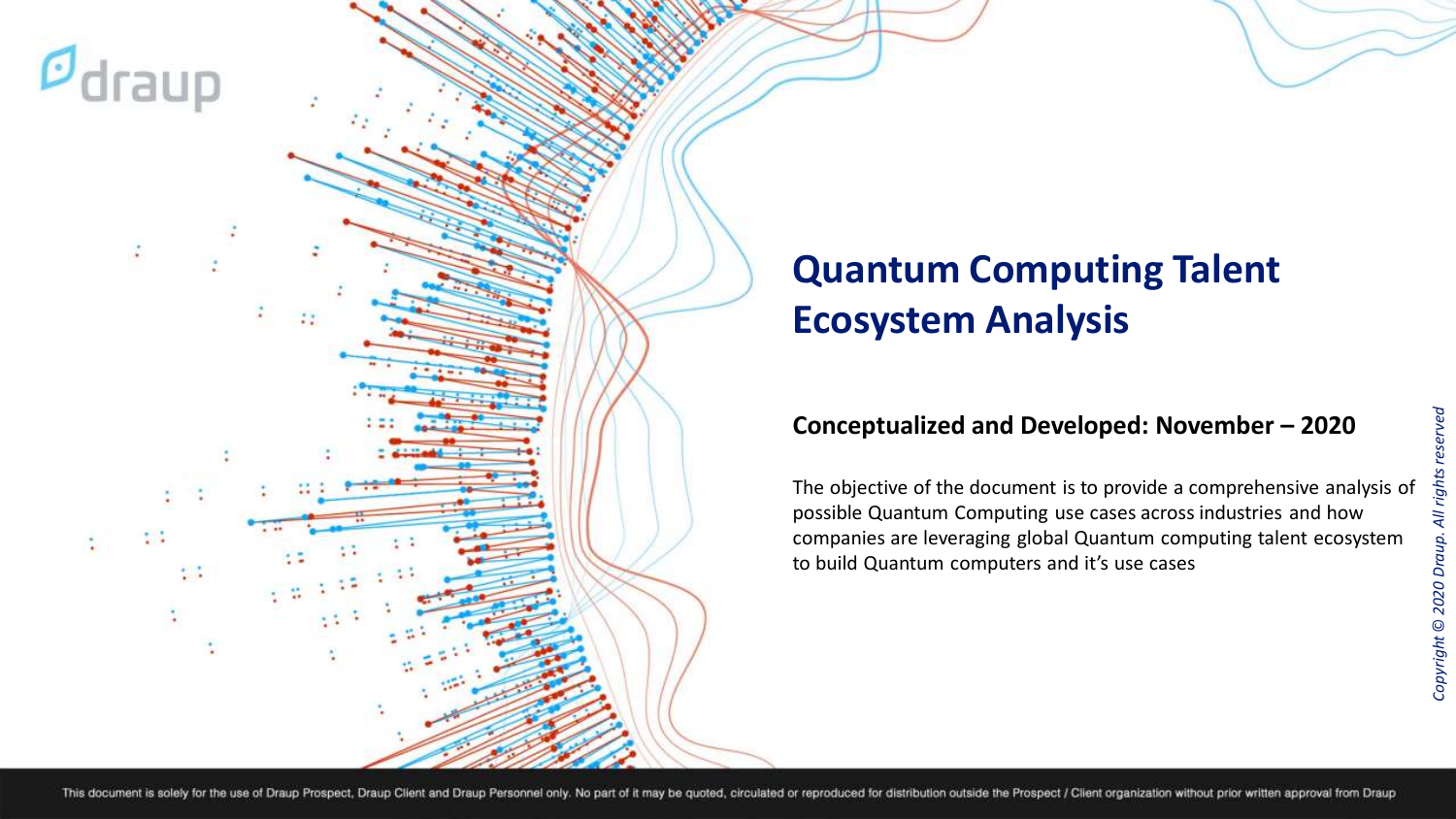# **AGENDA**



| <b>Serial Nos.</b> | <b>CONTENTS</b>                                                                                       |
|--------------------|-------------------------------------------------------------------------------------------------------|
| 01                 | <b>Quantum Computing Evolution – Timeline Map</b>                                                     |
| 02                 | <b>Quantum Computing Use-Cases (Industry Specific)</b>                                                |
| 03                 | Quantum Computing – Job Openings, Growth Rate, Roles Taxonomy,<br><b>Skills &amp; Workloads</b>       |
| 04                 | Quantum Computing – Global Hotspot Locations Mapping & USA<br><b>Major Hotspot Locations Analysis</b> |
| 05                 | Quantum Computing $-$ A deeper understanding                                                          |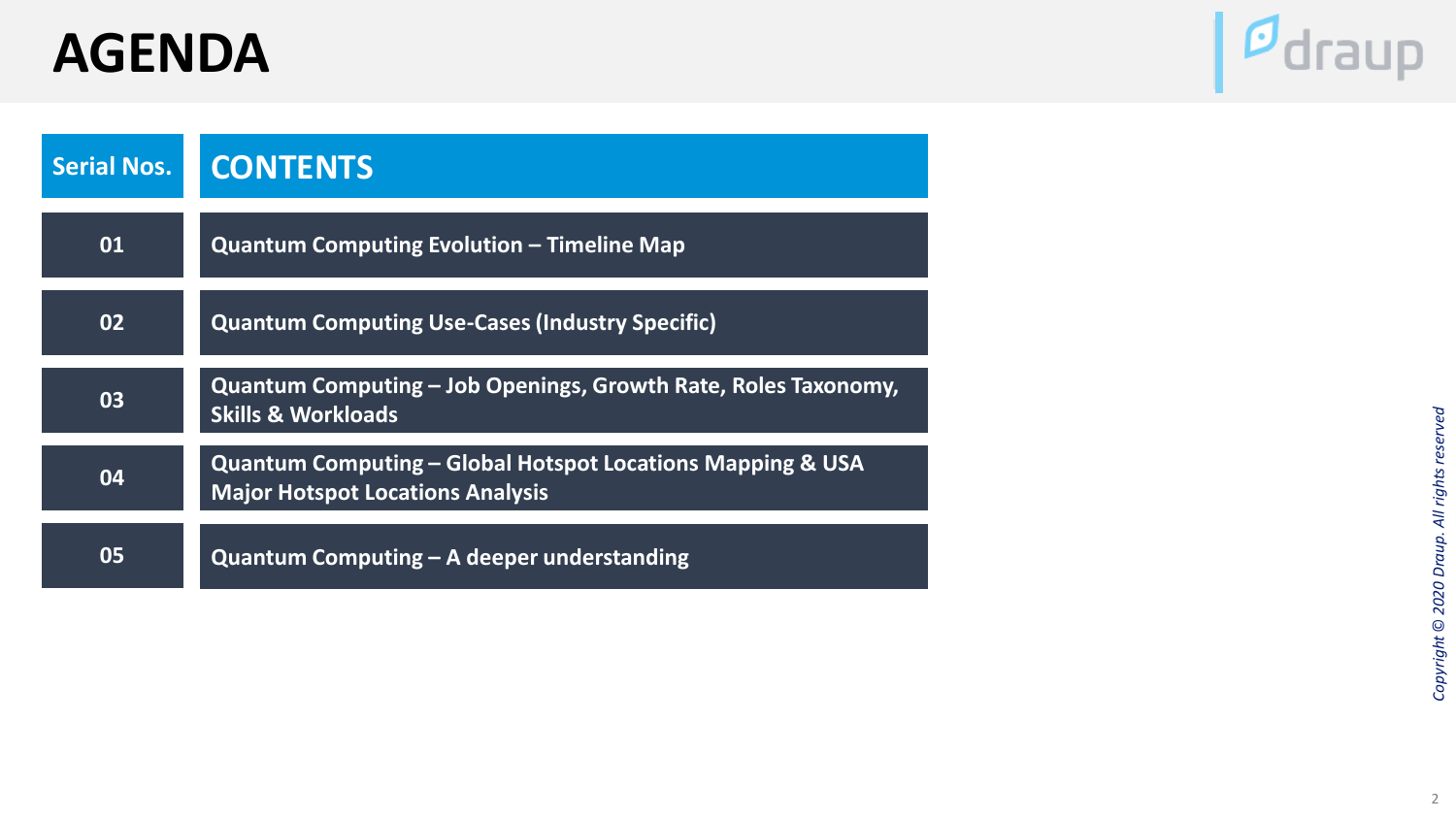**Quantum Computing technology is based on the principles of Quantum Mechanics with potential to perform calculations billions of times faster than a silicon-based computer**





### **Classical Computing V/S Quantum Computing Point of comparison Classical Computing Quantum Computing Representation** Bit either 0 or 1 Qubit: a superposition of 0 & 1 **Calculation** Moving bits through logic gates Altering states of atom **Information Delivered** Can be copied without being distributed Cannot be copied or read without being distributed **Information behavior** Single direction Multiple direction **Noise tolerance High Low Security Low High Computational cost** High **Low**

**Source:** Primary interviews with DRAUP's SME's, industry professionals, and insights from customer engagement

*Copyright* © *2020 Draup. All rights reserved*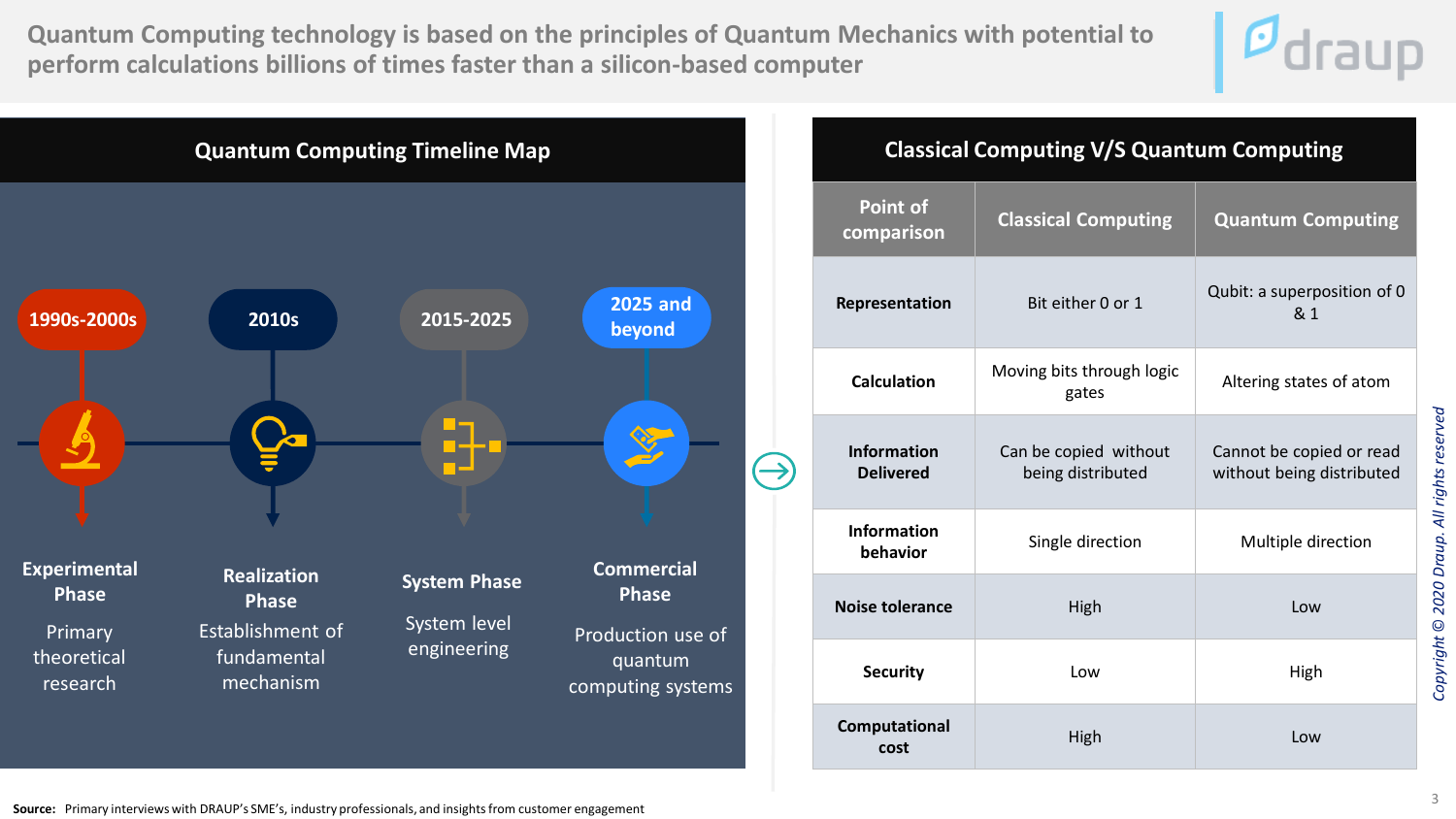**Quantum computing will enable researchers & end-users to find highly specific use-cases across industries including , but not limited to, Automotive, BFS, Manufacturing, Pharmaceuticals, Energy/Utilities, Media, and Aerospace & Defence**



| <b>Automotive</b>                                             | <b>BFSI Industry</b>                       | Manufacturing                              | <b>Pharmaceuticals</b><br>Ē                              | <b>Energy &amp;</b><br><b>Utilities</b><br>T     | <b>Media &amp;</b><br>$\frac{\circ}{\cdot}$<br><b>Entertainment</b> | <b>Aerospace &amp;</b><br><b>Defence</b>                      |
|---------------------------------------------------------------|--------------------------------------------|--------------------------------------------|----------------------------------------------------------|--------------------------------------------------|---------------------------------------------------------------------|---------------------------------------------------------------|
| <b>Traffic Flow</b><br><b>Optimization</b>                    | <b>Targeting and Forecasting</b>           | <b>Supply Chain</b><br><b>Optimization</b> | <b>Rapid Drug Discovery</b>                              | <b>Load Monitoring &amp;</b><br><b>Balancing</b> | <b>Advertisement</b><br><b>Scheduling</b>                           | <b>Faster Aircraft Design</b>                                 |
| <b>Vehicle Routing</b>                                        | <b>Risk Profiling</b>                      | <b>Risk Modelling</b>                      | <b>Pharmacogenomic Testing</b><br>& Genome Sequencing    | <b>Oil Well Optimization</b>                     | <b>Personalized</b><br><b>Recommendation</b>                        | <b>Advanced Software</b><br><b>Debugging</b>                  |
| <b>Powerful &amp; Efficient</b><br><b>E-Vehicle Batteries</b> | <b>Trading Optimization</b>                | <b>Production Planning</b>                 | <b>Drug Interaction</b><br><b>Prediction</b>             | <b>Energy Distribution</b>                       | <b>Ad Revenue</b><br><b>Maximization</b>                            | Cryptographic<br><b>Algorithm</b><br><b>Optimization</b>      |
| <b>Logistical Planning</b>                                    | <b>Asset Pricing</b>                       | <b>Fault Analysis</b>                      | <b>Protein Modelling &amp;</b><br><b>Protein Folding</b> | <b>Utilization Prediction</b>                    | Al based Image<br><b>Classification</b>                             | <b>Reduction in Aircraft</b><br><b>Design Turnaround Time</b> |
| <b>Autonomous Driving</b>                                     | <b>Portfolio Optimization</b>              | <b>Design Optimization</b>                 | <b>Diagnostic Capability</b><br>Improvement              | <b>Expanding Reservoir</b><br><b>Production</b>  |                                                                     | <b>Network Planning</b><br><b>Optimization</b>                |
|                                                               | <b>Anti-Money Laundering</b>               |                                            | <b>Catalyst &amp; Enzyme</b><br><b>Designing</b>         | <b>Grid Optimization</b>                         |                                                                     | Computational<br><b>Fluid Dynamics</b>                        |
|                                                               | <b>Customer Behavioural</b><br><b>Data</b> |                                            |                                                          | <b>Network Design &amp;</b><br><b>Routing</b>    |                                                                     |                                                               |
|                                                               | <b>Customer Onboarding</b>                 |                                            |                                                          |                                                  |                                                                     |                                                               |



**Source:** Above use cases have been sourced from Primary interviews with DRAUP's SME's, industry professionals, and insights from customer engagement

*Copyright* © *2020 Draup. All rights reserved*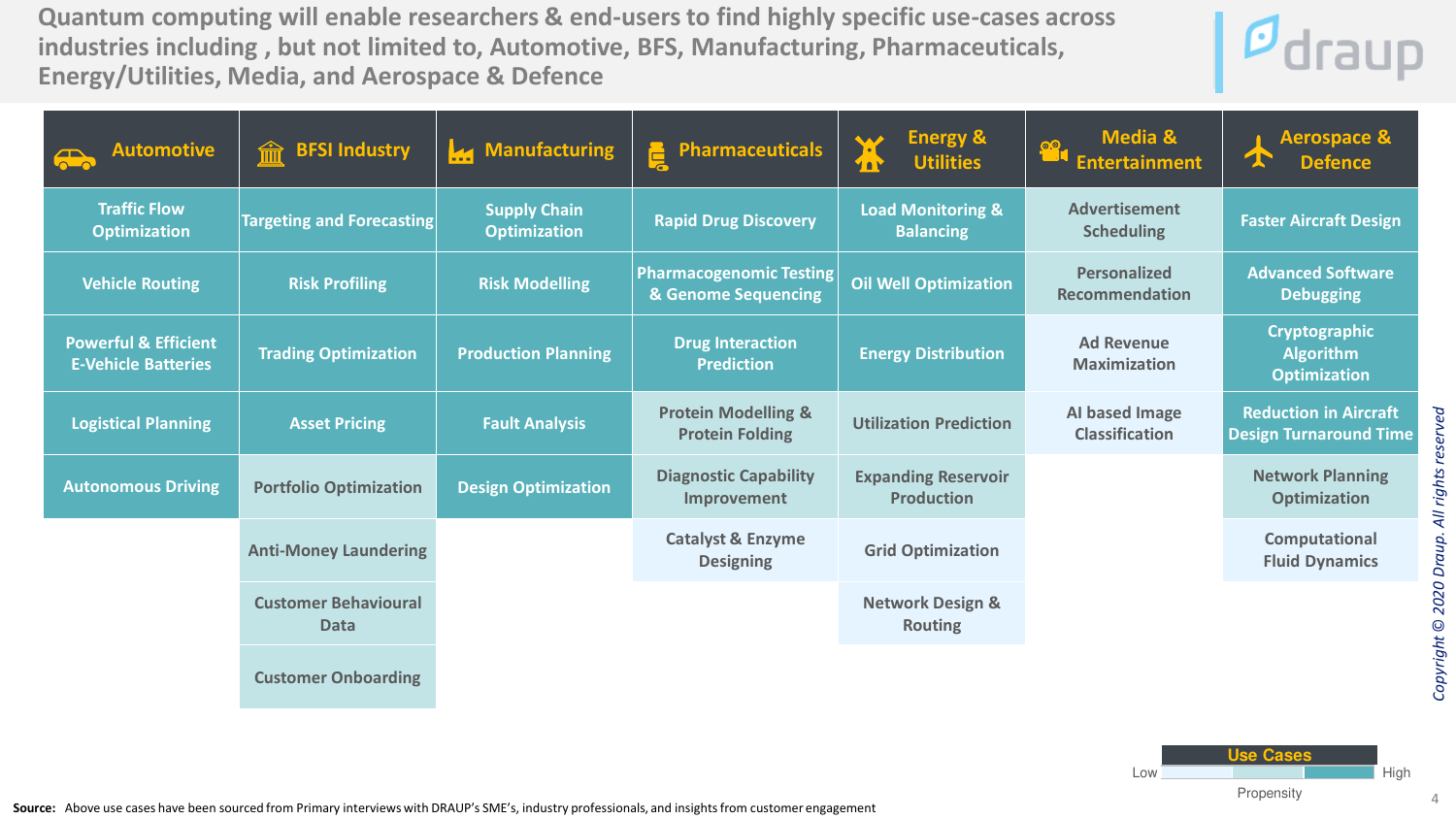**High Investments have increased the ongoing demand for specific Quantum Computing Talent which is visible across the Top relevant players from 2018 to 2020**





- Amazon has highest Y-o-Y average growth rate (29%) followed by Google(18%) and Microsoft(17%) for the Quantum Computing Job roles
- Highest number of Job openings were recorded for Quantum Computing relevant roles in 2020 :
	- $IBM 251$
	- Amazon  $-205$
	- Microsoft  $-163$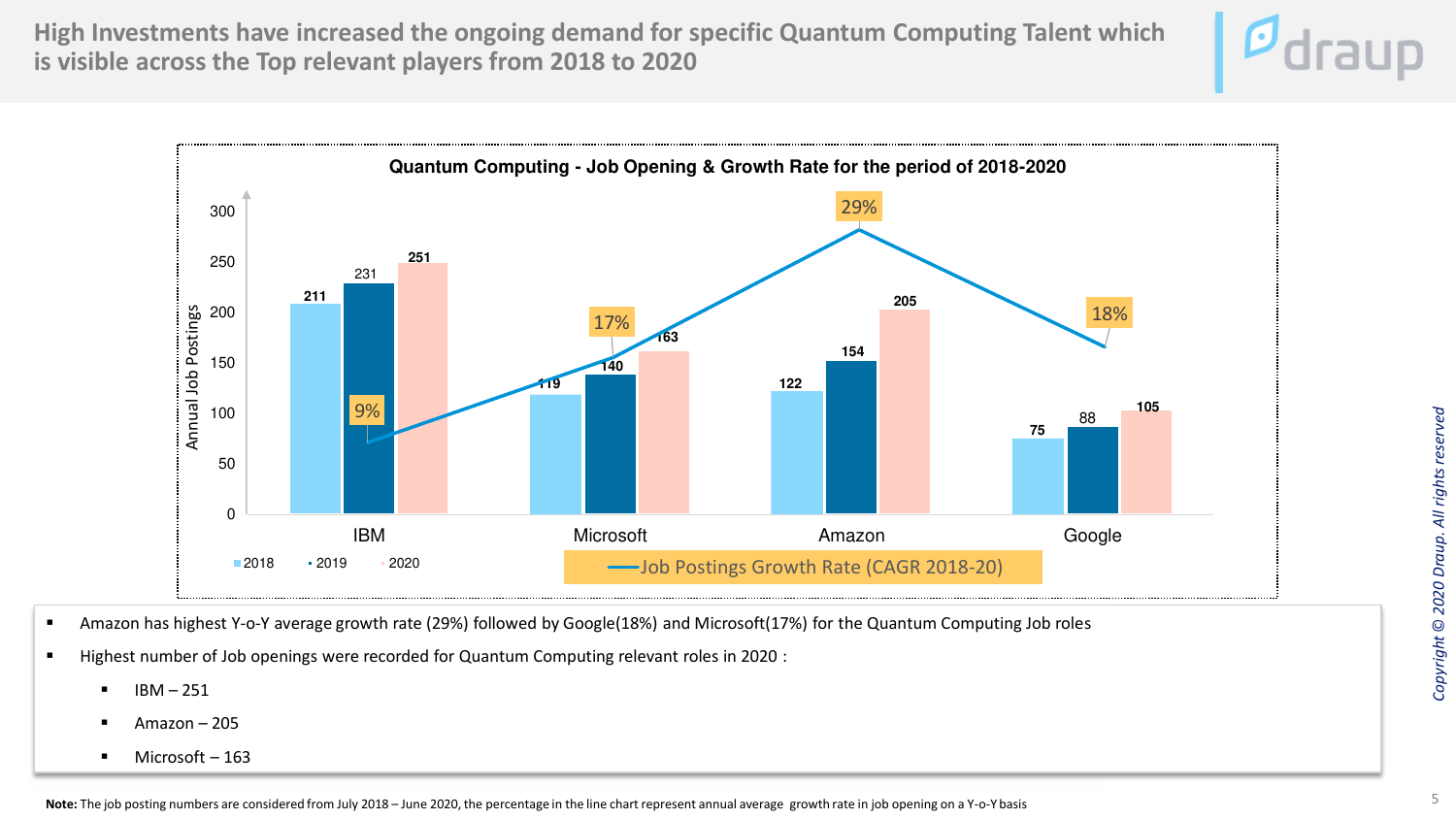**After analysing the Top 15 companies from the global Quantum Computing Ecosystem, Draup has identified that typically all relevant Job Roles can be mapped & structured across 5 unique Job Clusters**



| <b>HARDWARE ENGINEERING</b><br>Cryogenic Integrationn Engineer<br>- Quantum Hardware | <b>SOFTWARE ENGINEERING</b>                               | <b>RESEARCH SCIENCE</b>                                     | <b>PRODUCT &amp; PROGRAM</b>                                  |                                              |
|--------------------------------------------------------------------------------------|-----------------------------------------------------------|-------------------------------------------------------------|---------------------------------------------------------------|----------------------------------------------|
|                                                                                      |                                                           |                                                             | <b>MANAGEMENT</b>                                             | <b>TECHNICAL CONSULTING</b>                  |
|                                                                                      | Software Development<br>Engineer - Quantum                | Theoretical Physicist-<br><b>Quantum Solutions</b>          | Product Manager, Quantum<br>Computing                         | <b>Industry Quantum Consultant</b>           |
| <b>Design Verification Engineer</b>                                                  | Quantum Full Stack Developer                              | Quantum Science Researcher                                  | <b>Technical Program Manager -</b><br><b>Quantum Hardware</b> | Solutions Architect - Quantum                |
| FEOL / BEOL Fabrication<br><b>Engineer-Quantum Computing</b>                         | Front/Back End Developer-<br>Quantum Software & Tools     | <b>Quantum Computing Scientist</b>                          | Azure Quantum Research<br>Program Manager                     | <b>Quantum Computing Technical</b><br>Expert |
| Signal & Power Integrity<br>Engineer - Quantum Computing                             | Quantum Software Engineer,<br><b>Test and Measurement</b> | Quantum Research Scientist -<br>Design & Simulation         | <b>Principal Theory and Simulation</b><br>Program Manager     |                                              |
| <b>Quantum Device</b><br><b>Fabrication Engineer</b>                                 | <b>Quantum Software Security</b><br>Engineer              | <b>Quantum Data Scientist</b>                               | <b>Technical Program Manager</b>                              |                                              |
| <b>Quantum Hardware</b><br><b>Development Engineer</b>                               | Software QA Engineer                                      | Research Scientist (Quantum<br>Algorithms and Applications) |                                                               |                                              |
| Quantum Test Engineer                                                                | <b>Embedded Software Engineer</b>                         |                                                             |                                                               |                                              |
| <b>Quantum Control Engineer</b>                                                      |                                                           |                                                             |                                                               |                                              |

**Job Clusters Job Roles Job Roles John Roles John Roles John Roles John Roles High Priority Job Roles** 

**Source:** Career Page of major tech companies, Job Descriptions, LinkedIn & Publicly available data sources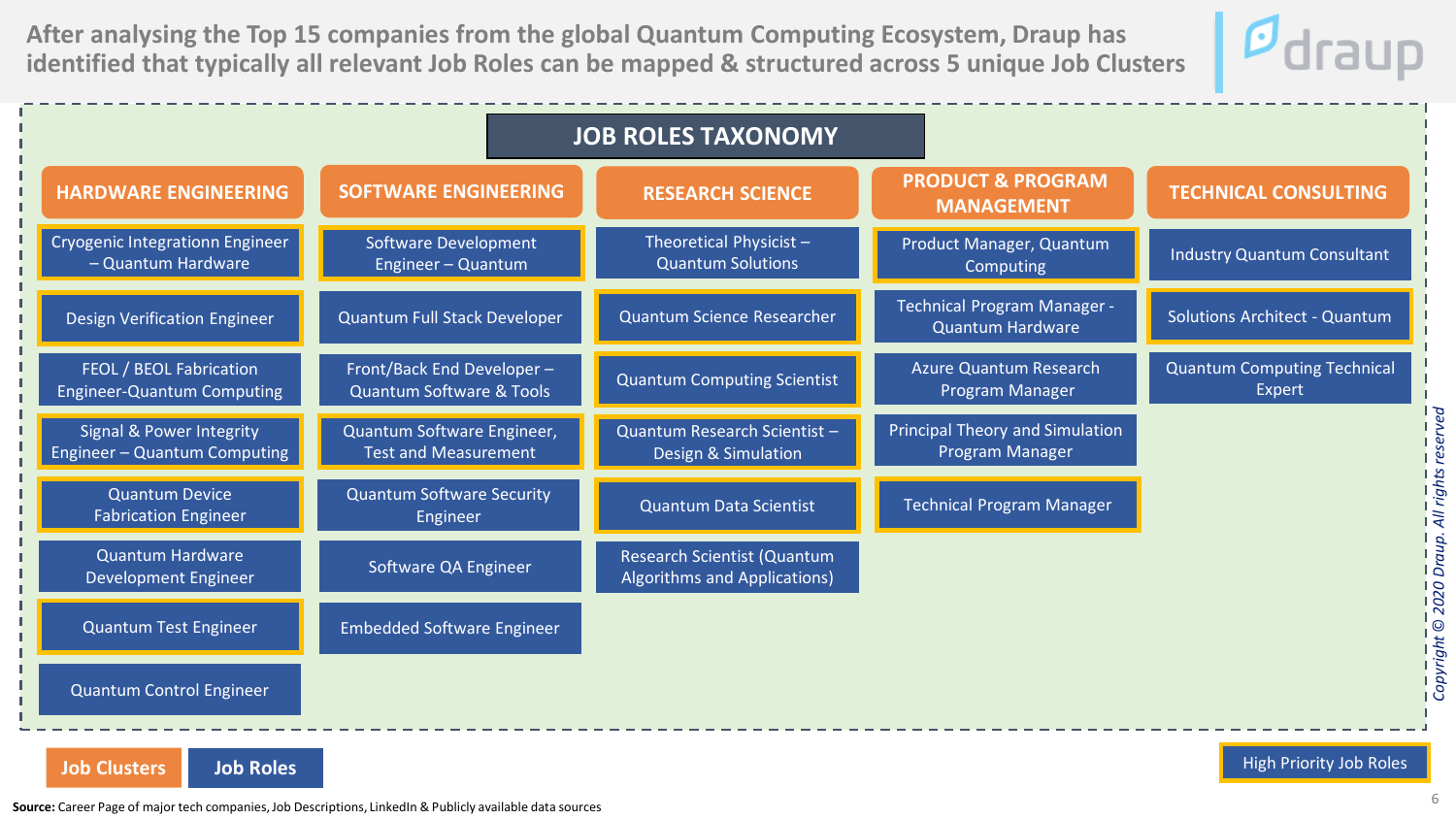**Skills & Workloads for Quantum Computing job roles are highly advanced and require prior experience in programming language(s) along with working knowledge or research on Quantum Computing topics**



| <b>High Demand Quantum</b><br><b>Computing Job Roles</b>                                                                                                                        | <b>Job Clusters</b>                               | <b>Technical Skills</b>                                                                                                                                           | <b>Workloads</b>                                                                                                                                                                                                                                                                                                                                          |
|---------------------------------------------------------------------------------------------------------------------------------------------------------------------------------|---------------------------------------------------|-------------------------------------------------------------------------------------------------------------------------------------------------------------------|-----------------------------------------------------------------------------------------------------------------------------------------------------------------------------------------------------------------------------------------------------------------------------------------------------------------------------------------------------------|
| • Software Development Engineer -<br>Quantum<br><b>• Embedded Software Engineer</b><br>• Quantum Software Engineer, Test and<br><b>Measurement</b>                              | <b>Software</b><br><b>Engineering</b>             | • Skills: C, C++, Java, Python, Spring,<br>MATLAB, HTML, Simulink, PostgreSQL,<br>Julia, software scripting for hardware<br>interfaces                            | • Advancing the entire quantum computing technology stack & full<br>stack architecture.<br>• Exploring applications to make quantum broadly usable and<br>accessible                                                                                                                                                                                      |
| • Cryogenic Integration Engineer<br>• Design Verification Engineer<br>· Signal Integrity Engineer - Quantum<br>• Quantum Device Fabrication Engineer<br>• Quantum Test Engineer | <b>Hardware</b><br><b>Engineering</b>             | <b>Skills:</b> C, C++, Java, Python, Spring,<br>$\bullet$<br>MATLAB, Hardware Interface<br>Programming, Cryogenic Operations,<br>Device Fabrication (Lithography) | • Solve problems related to the fabrication and characterization of<br>novel quantum processors<br>• Assemble & test complex electrical/ mechanical<br>systems, cryogenic systems, microwave electronics to develop<br>quantum hardware                                                                                                                   |
| • Quantum Scientist<br>• Quantum Data Scientist<br>• Quantum Research Scientist<br>• Quantum Science Researcher<br>• Applications Research Scientist                            | Research<br><b>Science</b>                        | <b>Skills:</b> C, C++, Java, Python, Spring,<br>MATLAB, HTML, Simulink, PowerBI,<br>Tableau, Qlik, Quantum Mechanics,<br><b>Theoretical Physics</b>               | reserved<br>• Responsible for architecting compiler optimizations in the<br>Quantum Information Science Kit (Qiskit)<br>rights<br>• Thought leadership in quantum algorithms and/or quantum<br>architecture research<br>$\overline{4}$                                                                                                                    |
| • Technical Product Manager<br>• Principal Theory and Simulation<br><b>Program Manager</b><br>• Technical Program Manager -<br><b>Quantum Hardware</b>                          | <b>Product &amp; Program</b><br><b>Management</b> | Skills: C, C++, R, Python, STATA, SAS,<br>SPSS, Adobe Design, Cloud Services,<br>Product Roadmap, User Stories,<br>Wireframes, UI/UX                              | • Define and drive an organization-wide strategy for Quantum<br><b>Drau</b><br>Computing<br>2020<br>• Engage with customers direct to identify new capabilities,<br>product features for the use of Quantum Computing to achieve<br>end goals.                                                                                                            |
| • Solutions Architect (Quantum)<br>• Industry Quantum Consultant<br>• Quantum Computing Technical Expert                                                                        | <b>Technical</b><br><b>Consulting</b>             | Skills: Python, HPC, ML/DL algorithms,<br>Cloud Computing, SOA, Server-less<br>Architecture, GPUs, Linear Programming,<br>Qisket, Quantum Consulting              | Copyright <sup>©</sup><br>• Develop solution reference archt. aligned to business needs &<br>evolving capabilities of emerging tech<br>• Design technical solutions that take advantage of the Cloud<br>platform & Quantum Computing services.<br>• Provide Consumer, Retail, & Agri-business industry-specific<br>thought leadership & advisory services |

**Source:** Career Page of major tech companies, Job Descriptions, LinkedIn & Publicly available data sources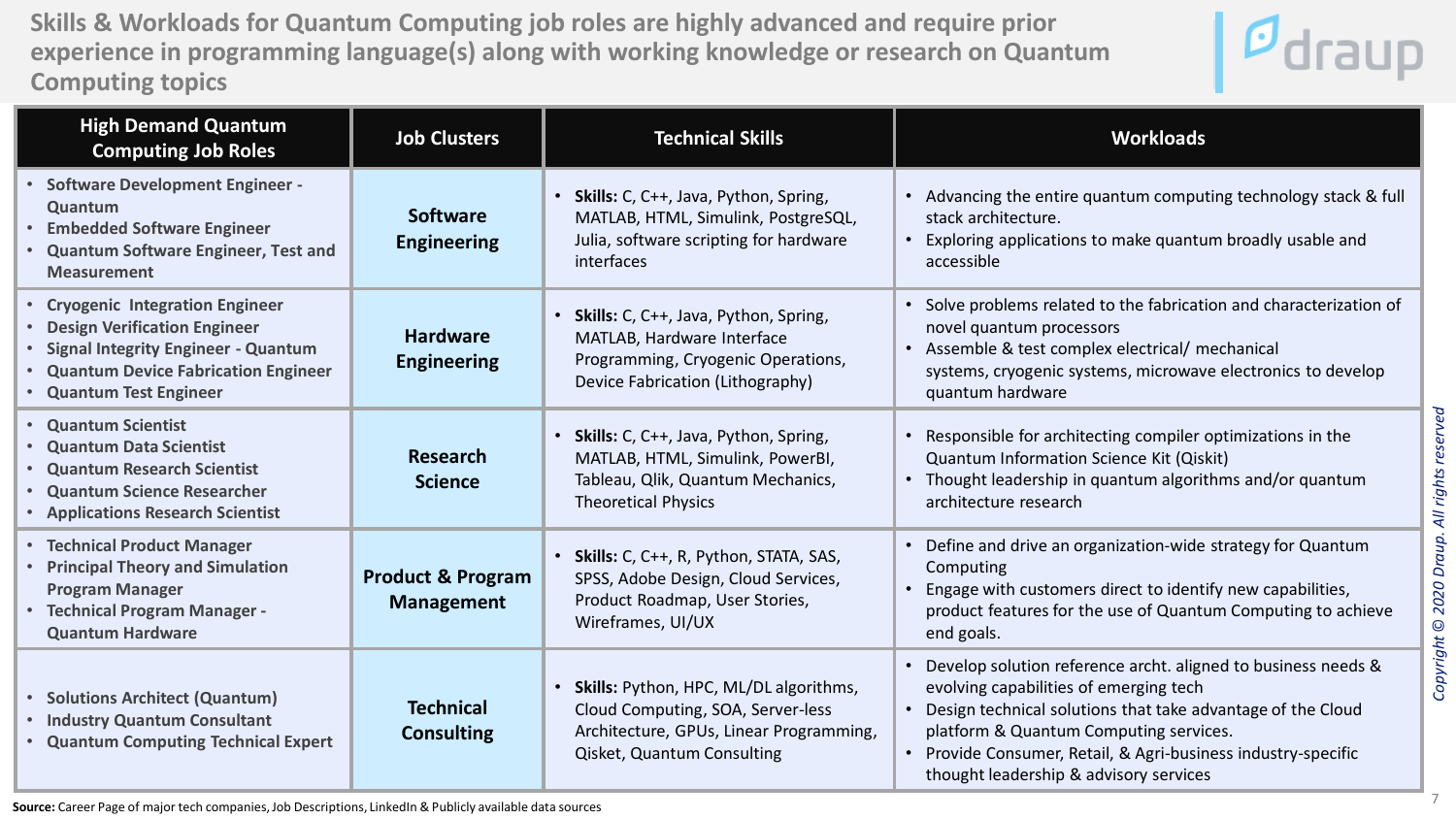**Draup has analysed all the major hotspots of Quantum Computing globally ; US is the largest hotspot of Quantum Computing because of focus on quality Research & Development & presence of HQs of Global Tech Giants** 





DRAUP's proprietary talent module was used to find relevant talent pool assessment. All the locations were analyzed for talent availability across all job roles specified in the taxonomy

*Copyright* © *2020 Draup. All rights reserved*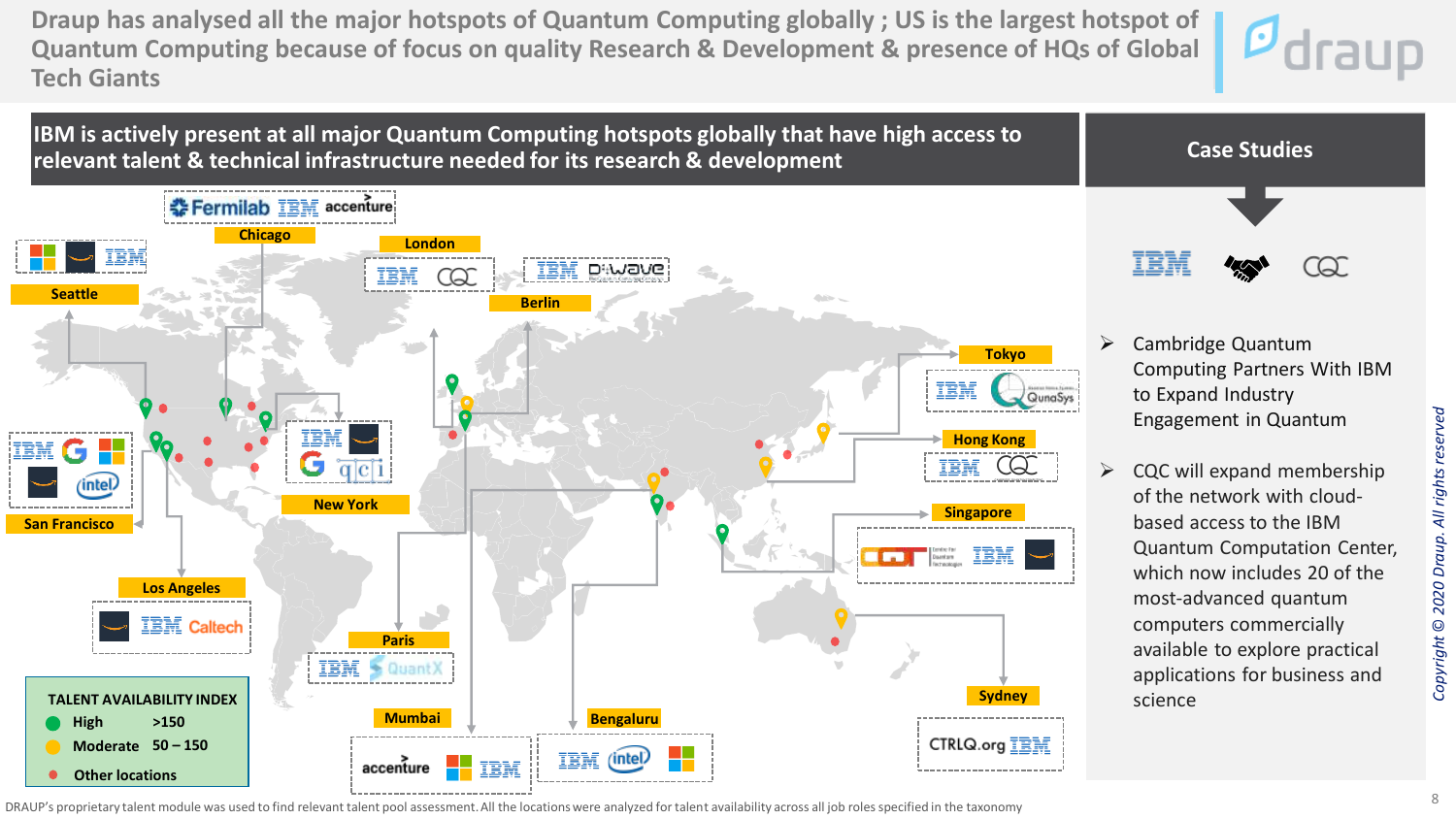**US has a talent pool of approximately 1,800 Quantum Computing professionals ; Greater New York Area, San Francisco Bay Area are the Top 2 hotspot locations in the US based on Talent Pool availability**





#Demand is the no. of job openings are in the past 1 year for Quantum Computing job roles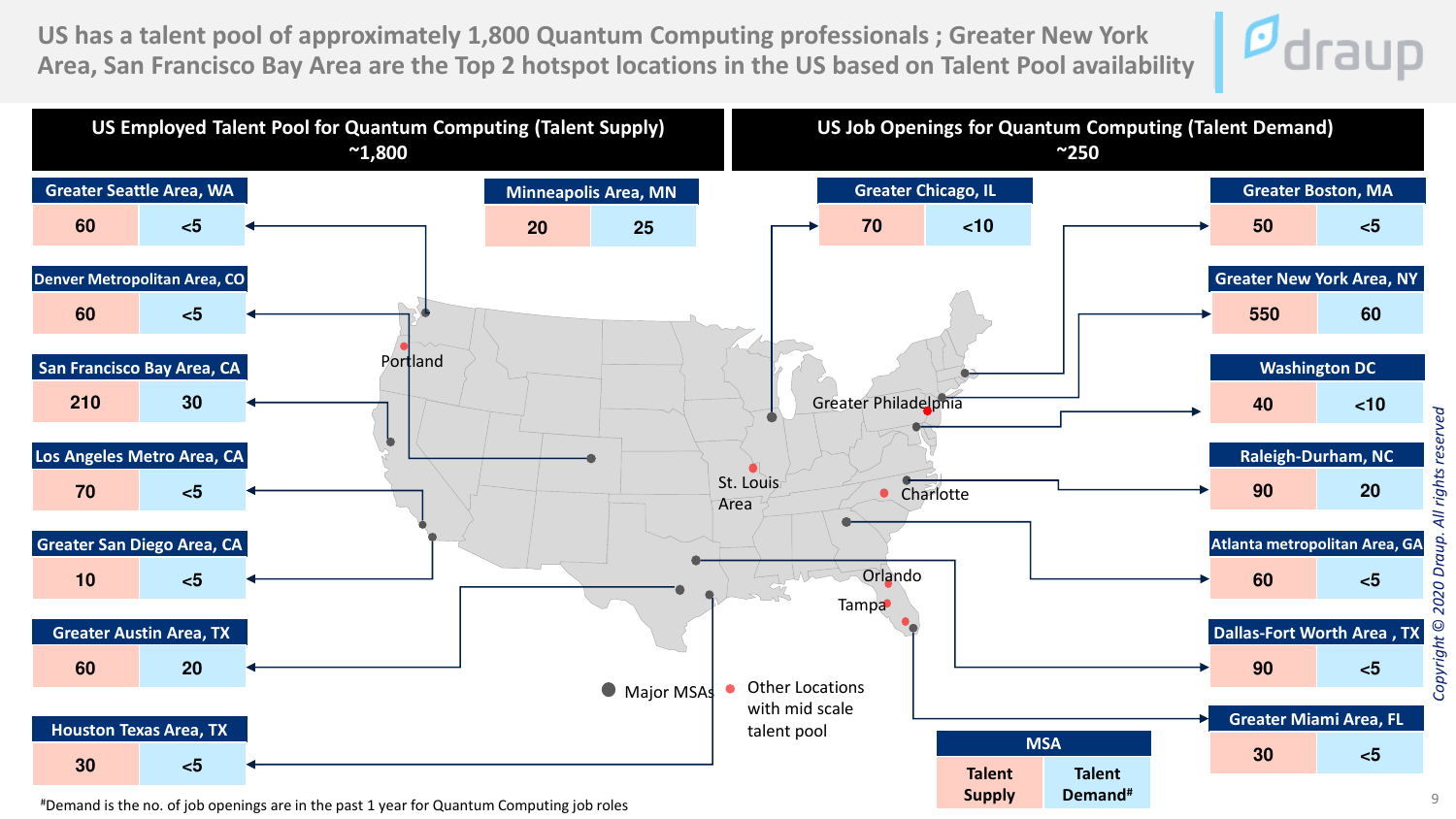**Home to Quantum Computing pioneers, US has a great Fresh Talent Supply & Installed Talent Quality and has access to world-class universities for Computer Science Research such as Stanford and MIT**





**Talent Concentration** High **Low** 

\*Data referenced from worldpopulationreview.com

Source: University Websites

\*Graduation degrees includes: Electrical and Electronics, Computer Science, Mathematics and Physics

10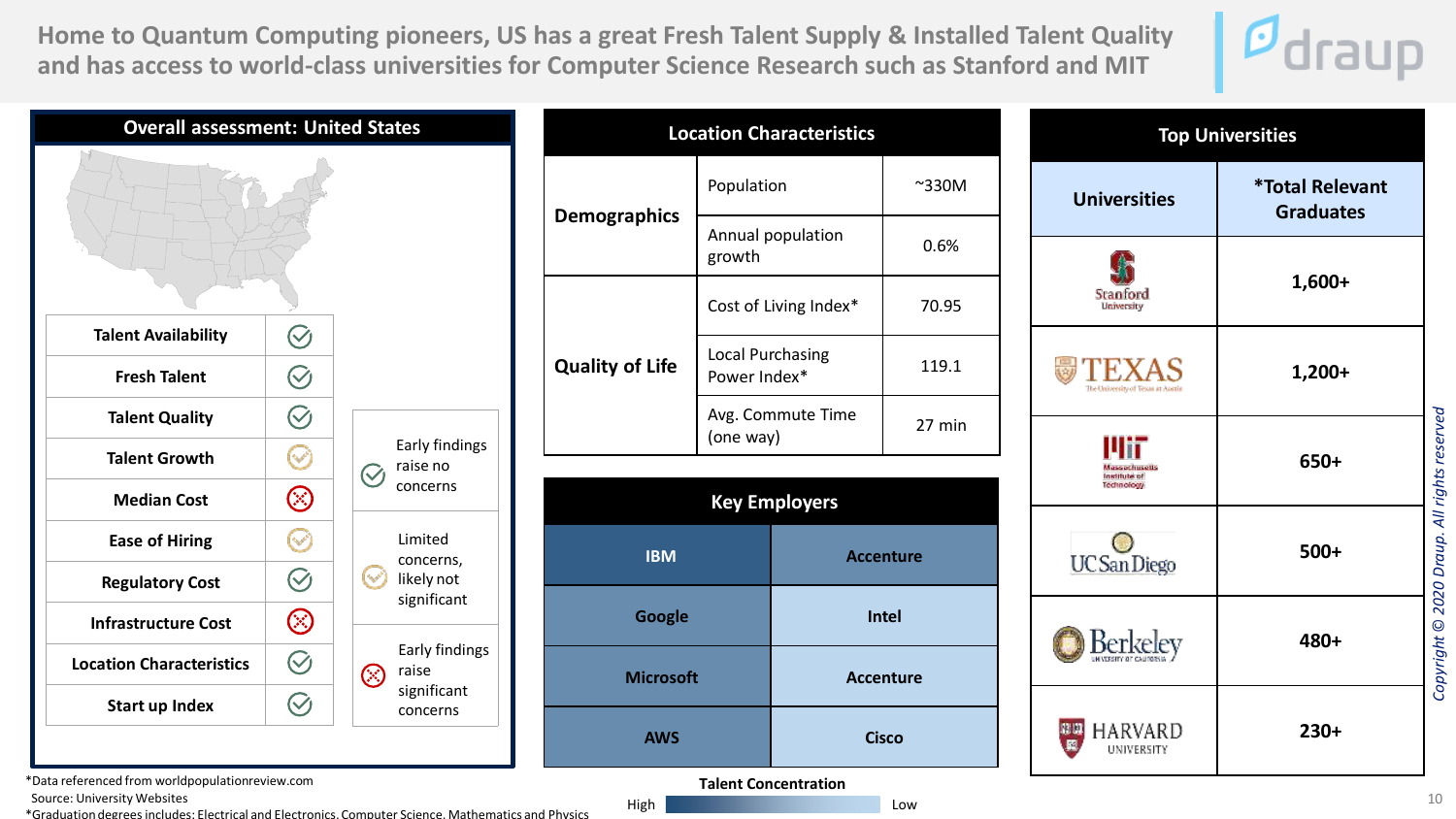**Draup identified the most favoured locations of Quantum Computing in the US based on Overall Rating Score measured across 6 Talent-based parameters** 



• Increase or decrease of Talent Pool in a particular year

• Higher the Talent Growth, higher the favourability of

calculated across a span of 5 years (CAGR)

location

| <b>Parameters</b>                    | <b>Greater Chicago</b><br><b>Area</b>        | <b>Greater New</b><br><b>York Area</b> | <b>San Francisco</b><br><b>Bay Area</b> | Raleigh-<br><b>Durham Area</b>      | Austin,<br>Metropolitan<br><b>Area</b> | <b>DRAUP'S LOCATION</b><br><b>ASSESSMENT FRAMEWORK</b>                                                                                                               |                                                                                                                                                                                                  |  |  |  |
|--------------------------------------|----------------------------------------------|----------------------------------------|-----------------------------------------|-------------------------------------|----------------------------------------|----------------------------------------------------------------------------------------------------------------------------------------------------------------------|--------------------------------------------------------------------------------------------------------------------------------------------------------------------------------------------------|--|--|--|
| <b>Talent</b><br><b>Availability</b> |                                              |                                        |                                         |                                     |                                        | Research from over 100+ DRAUP projects and discussions with multiple Industry<br>Leaders, we have identified the critical metrics for any Location Strategy analysis |                                                                                                                                                                                                  |  |  |  |
| <b>Fresh Talent</b><br><b>Supply</b> |                                              |                                        |                                         |                                     |                                        | <b>TALENT</b><br><b>AVAILABILITY</b>                                                                                                                                 | • No. of installed talent pool in the given roles.<br>Higher the number of relevant talent pool, higher<br>the favourability                                                                     |  |  |  |
| <b>Median Talent</b><br>Cost         |                                              |                                        |                                         |                                     |                                        | <b>FRESH TALENT</b><br><b>SUPPLY</b>                                                                                                                                 | No. of installed talent pool in Number of graduates with<br>software and computer science background<br>Higher the fresh graduates with relevant degree, higher the<br>favourability of location |  |  |  |
| <b>Ease of Hiring</b>                |                                              |                                        |                                         |                                     |                                        |                                                                                                                                                                      | No. of installed talent pool in the given roles.                                                                                                                                                 |  |  |  |
| <b>Talent Quality</b>                |                                              |                                        |                                         |                                     |                                        | <b>MEDIAN</b><br><b>TALENT COST</b>                                                                                                                                  | Higher the number of relevant talent pool for 6 roles,<br>higher the favourability                                                                                                               |  |  |  |
| <b>Talent Growth</b>                 |                                              |                                        |                                         |                                     |                                        | <b>EASE OF</b><br><b>HIRING</b>                                                                                                                                      | Ratio of available talent to no. of job openings (available<br>talent supply -demand ratio) for the given roles<br>High Talent/Demand ratio is considered as a favourable                        |  |  |  |
| <b>Overall Rating</b>                | <b>High</b>                                  | <b>High</b>                            | <b>High</b>                             | <b>Mid</b>                          | <b>Mid</b>                             |                                                                                                                                                                      | factor                                                                                                                                                                                           |  |  |  |
|                                      | • The top 5 MSAs in the US were rated across |                                        |                                         | Can Exangican Day Area, Chicago any |                                        | <b>TALENT</b><br><b>QUALITY</b>                                                                                                                                      | • The % of Total Talent that has more than 5 years of relevant<br>work experience<br>Higher the Talent Quality, higher the favourability of location                                             |  |  |  |

**TALENT GROWTH**

**several factor that are important for hiring with Talent Availability, Median Talent Cost and Ease of Hiring being the most important ones**

• **San Francisco Bay Area, Chicago and New York are among the highest rated locations in US because of strong talent growth, and ease of hiring**

| <b>Favorable</b> | <b>Moderate</b> | <b>Unfavorable</b> | Benchmarks are relative within a Parameter |
|------------------|-----------------|--------------------|--------------------------------------------|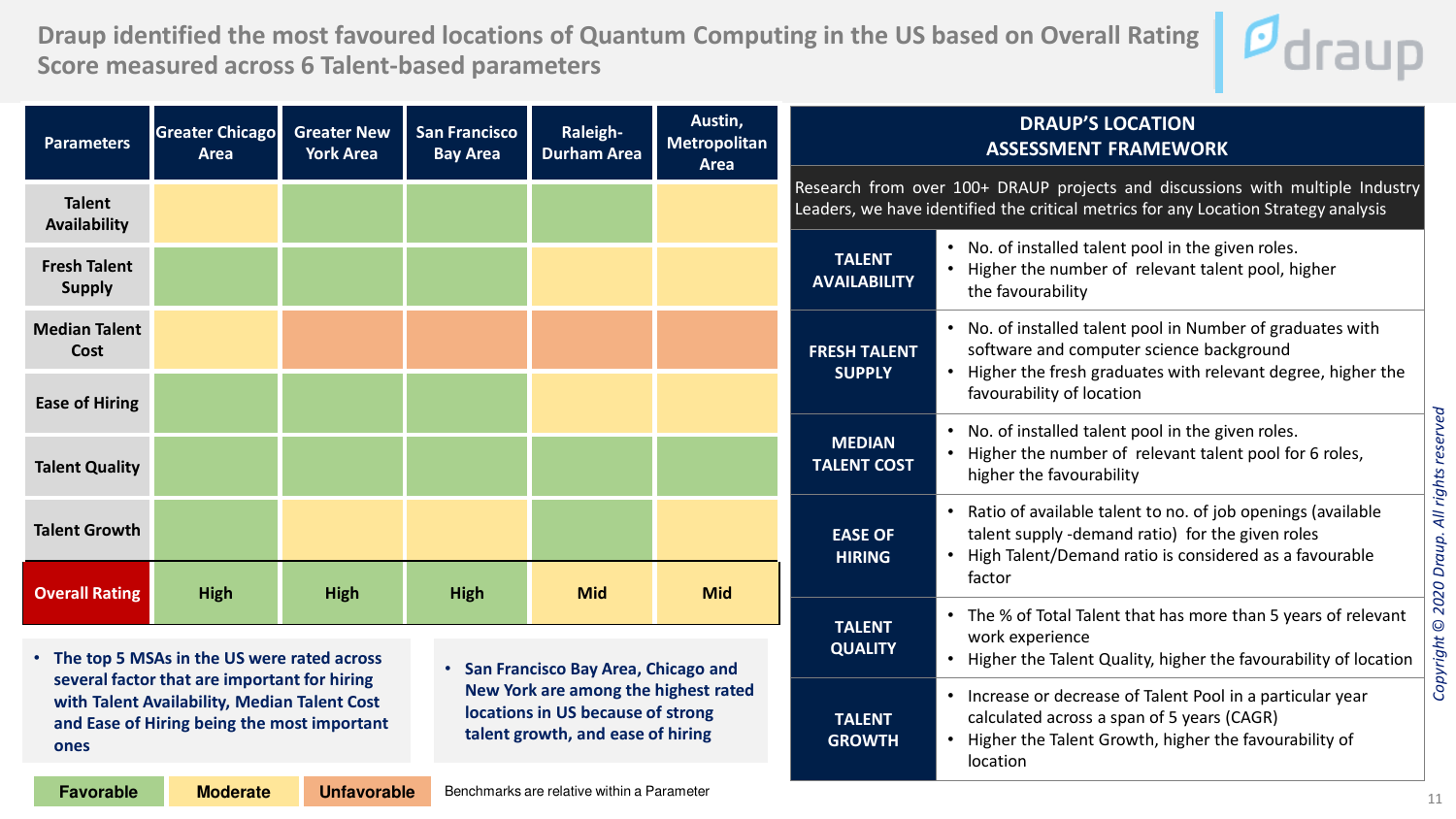# **AGENDA**



| <b>Serial Nos.</b> | <b>CONTENTS</b>                                                                                                  |  |                                 |
|--------------------|------------------------------------------------------------------------------------------------------------------|--|---------------------------------|
| 01                 | <b>Quantum Computing Evolution - Timeline Map</b>                                                                |  |                                 |
| 02                 | <b>Quantum Computing Use-Cases (Industry Specific)</b>                                                           |  |                                 |
| 03                 | Quantum Computing - Job Openings, Growth Rate, Roles Taxonomy,<br><b>Skills &amp; Workloads</b>                  |  |                                 |
| 04                 | <b>Quantum Computing - Global Hotspot Locations Mapping &amp; USA</b><br><b>Major Hotspot Locations Analysis</b> |  |                                 |
| 05                 | Quantum Computing - A deeper understanding                                                                       |  | Principles of Quantum Computing |

- ➢ Quantum Computing Market Ecosystem
- ➢ Quantum Computing Collaborations, Investments and Outlook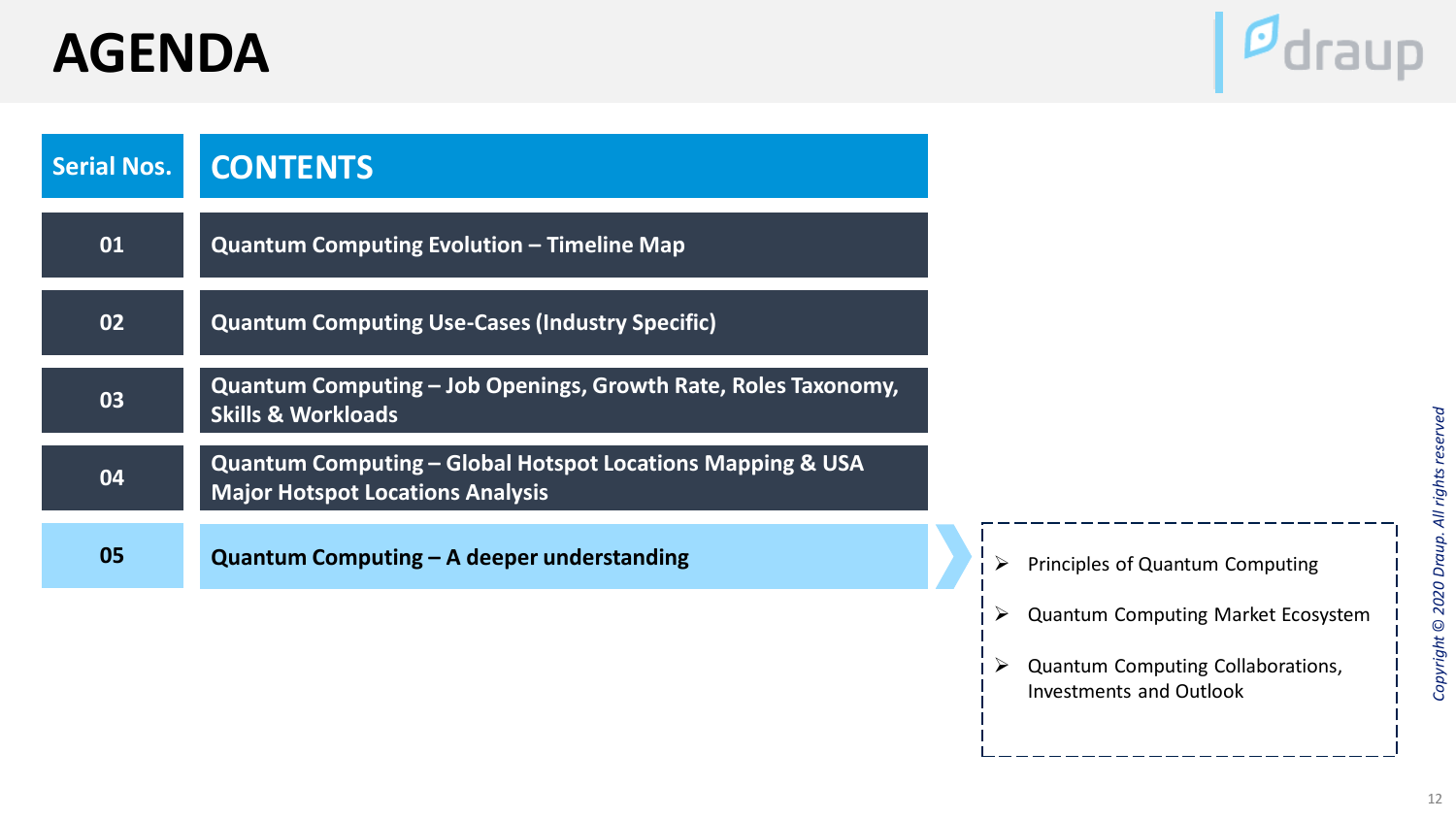**Qubit can also exist in the superpositions of 0 state and 1 state, thus enabling quantum computers to store more information & perform multiple complex calculations parallelly** 





**Source:** Primary interviews with DRAUP's SME's, industry professionals, and insights from customer engagement

*Copyright* © *2020 Draup. All rights reserved*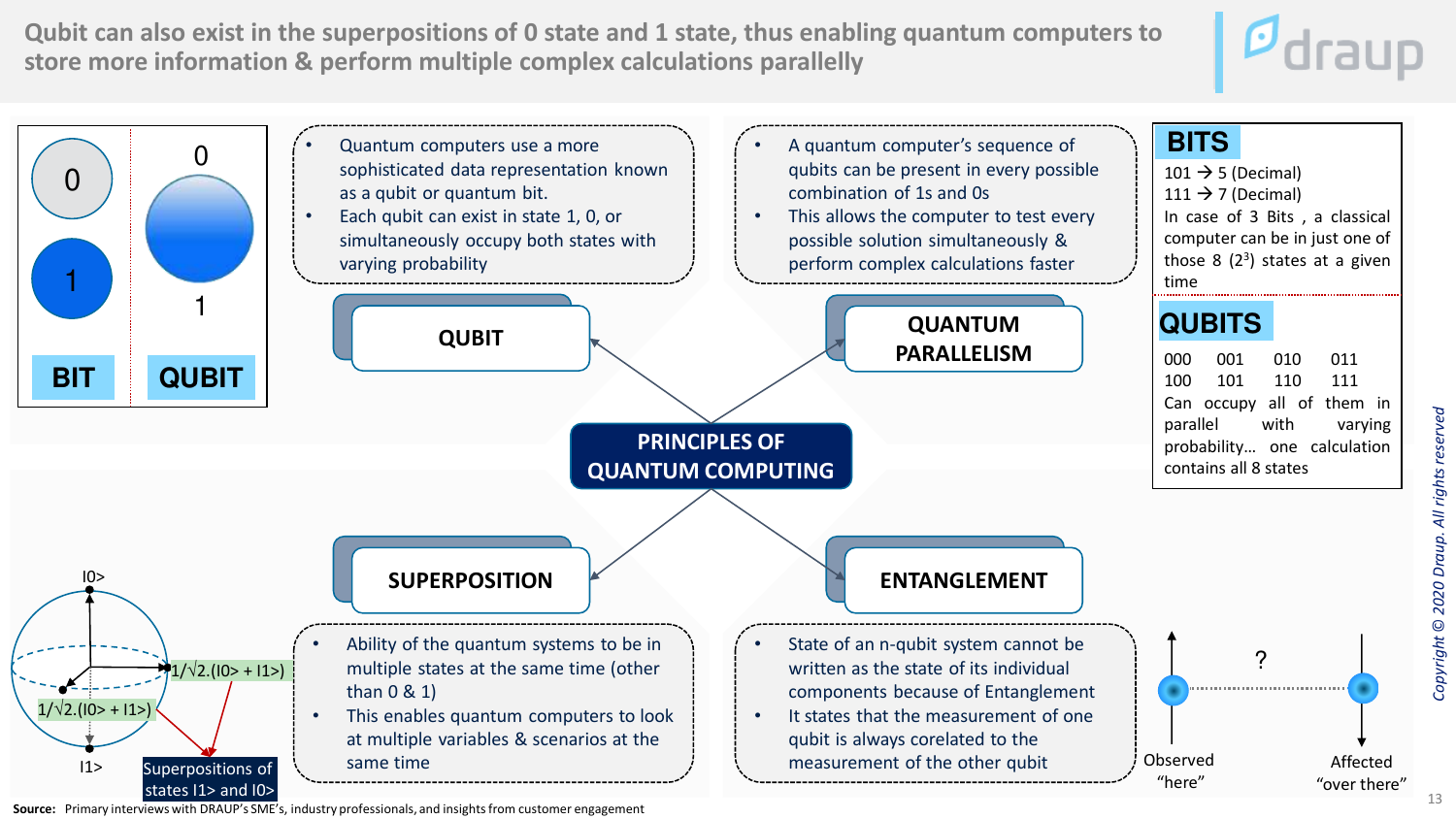**Quantum Computing is one of the most disruptive technologies of today with huge potential across all Industries that require superfast computational speed to solve its complex problems in real time** 



**The Market of Quantum Computing is growing at a CAGR of nearly 25% YoY and is estimated to be a \$2.5Bn USD Market by the end of 2022; The high growth is driven by the increasing demand from relevant players serving the entire spectrum of solutions across the Quantum Computing Ecosystem**



#### **Technology Trends impacted by Quantum Computing** computing systems and

- **ML/AI:** Quantum algorithms help in artificial neural network optimization for ML/AI to speed up ML-based complex problems
- **Cybersecurity:** Quantum Cryptography leverages individual particles- photons for the development of a cryptosystem to provide unbreakable security
- **5G:** The upcoming increase in connected devices & sensors after 5G network roll-out will force companies to leverage quantum-safe solutions to protect personal data from breaches and theft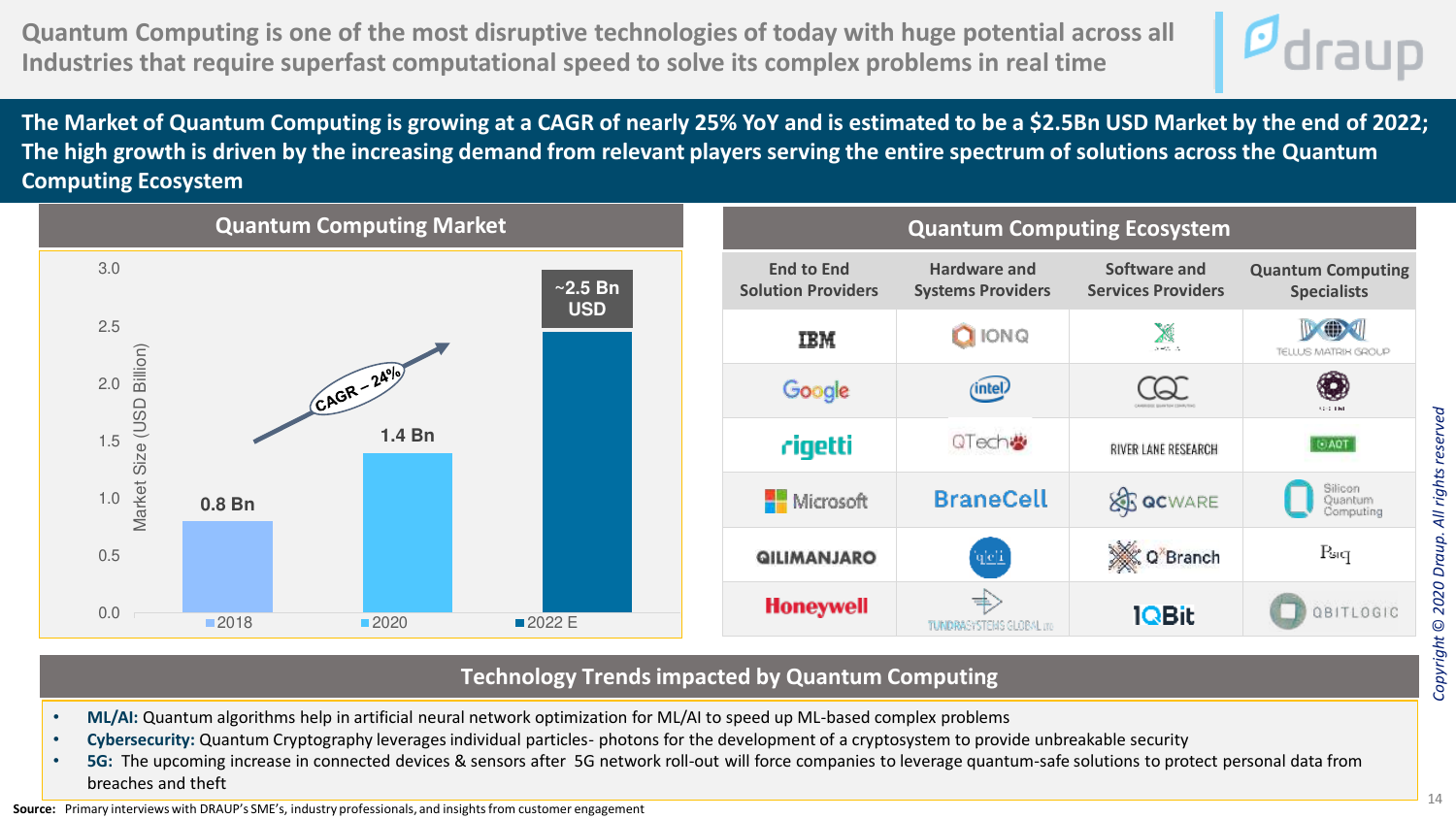**Tech Giants such as IBM, Microsoft, & Amazon are collaborating by investing in various start-ups to solve their computational & optimization problems, leading to a further acceleration of the Quantum Computing market**



| <b>Collaborations</b> | <b>Investments/New Projects</b>                                                                                                                                                                                            | <b>Impact &amp; Outlook</b>                                                                                                              |
|-----------------------|----------------------------------------------------------------------------------------------------------------------------------------------------------------------------------------------------------------------------|------------------------------------------------------------------------------------------------------------------------------------------|
|                       | IBM to host quantum computing systems that cross the QV32 performance<br>$\bullet$<br>threshold. They are 27-qubit Falcons and 5-qubit Canaries. IBM is also<br>investing in Cambridge Quantum Computing.                  | Inspire the next generation of devices and<br>$\bullet$<br>further research.<br>Commercialization of quantum technologies                |
|                       | Microsoft invested \$215M in photonic quantum computer start-up<br>PsiQuantum, also preparing its Azure cloud computing service to offer access<br>to three prototype quantum computers, from Honeywell and, IonQ and QCI. | Development of quantum computer that uses<br>photons as qubits, thus facilitating<br>computation.                                        |
| <b>IONQ</b>           | AWS unveiled a new service called Amazon Braket to facilitate Quantum<br>Computing in the Cloud in collaboration with IonQ, Rigetti Computing and D-<br>Wave.                                                              | Build quantum algorithms and test them on<br>simulated quantum computers.                                                                |
|                       | QuTech (a collaboration between TU Delft and TNO) and Fujitsu signed a<br>collaboration agreement to combine efforts in a multi-year research project                                                                      | The aim of the project is to develop the<br>$\bullet$<br>building blocks for a modular quantum<br>computer based on diamond spin qubits. |

15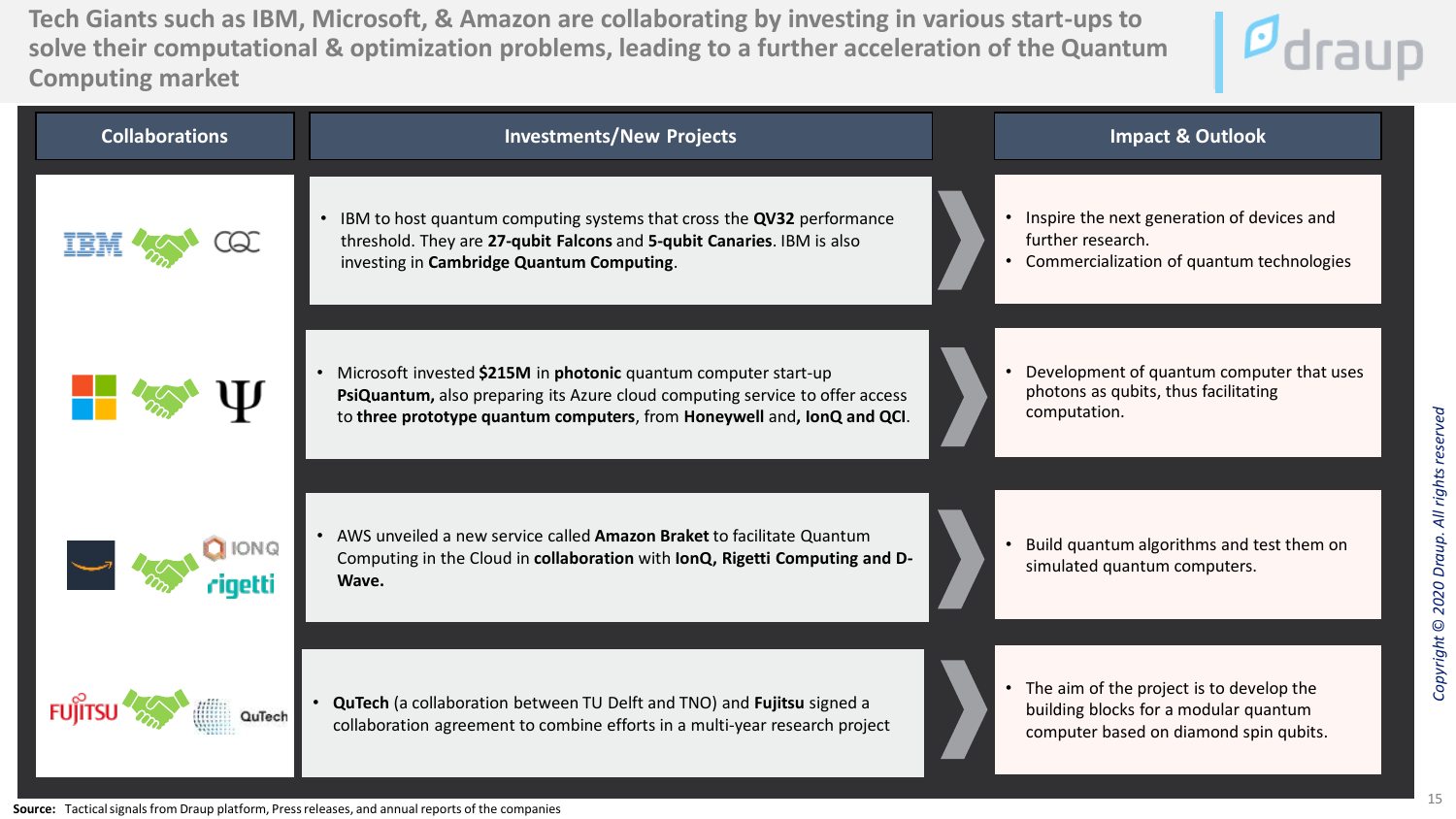### About DRAUP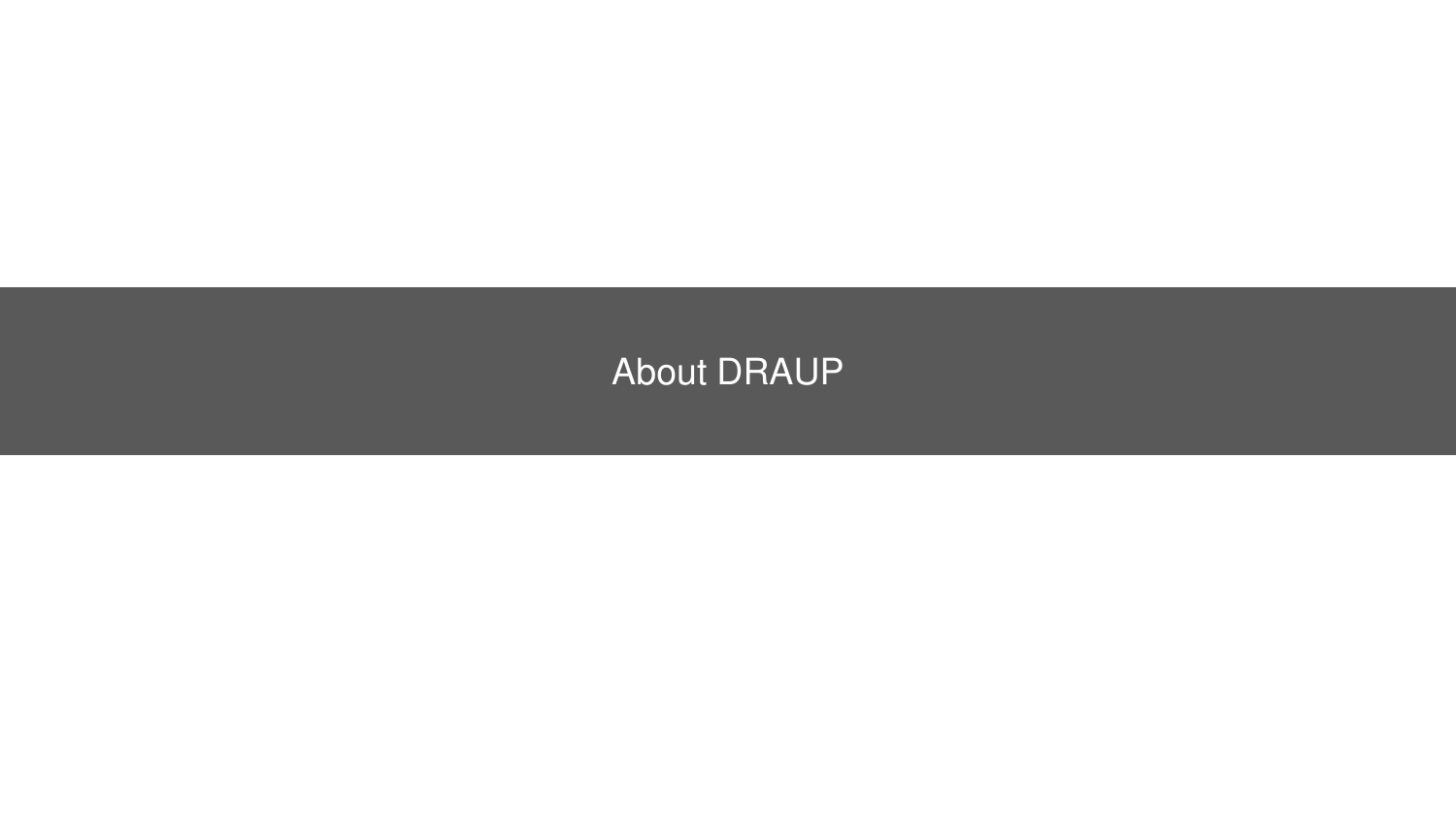**Draup uses Machine learning models to perform prior analysis and can replicate it on a broader level for any job roles/skills across functions**



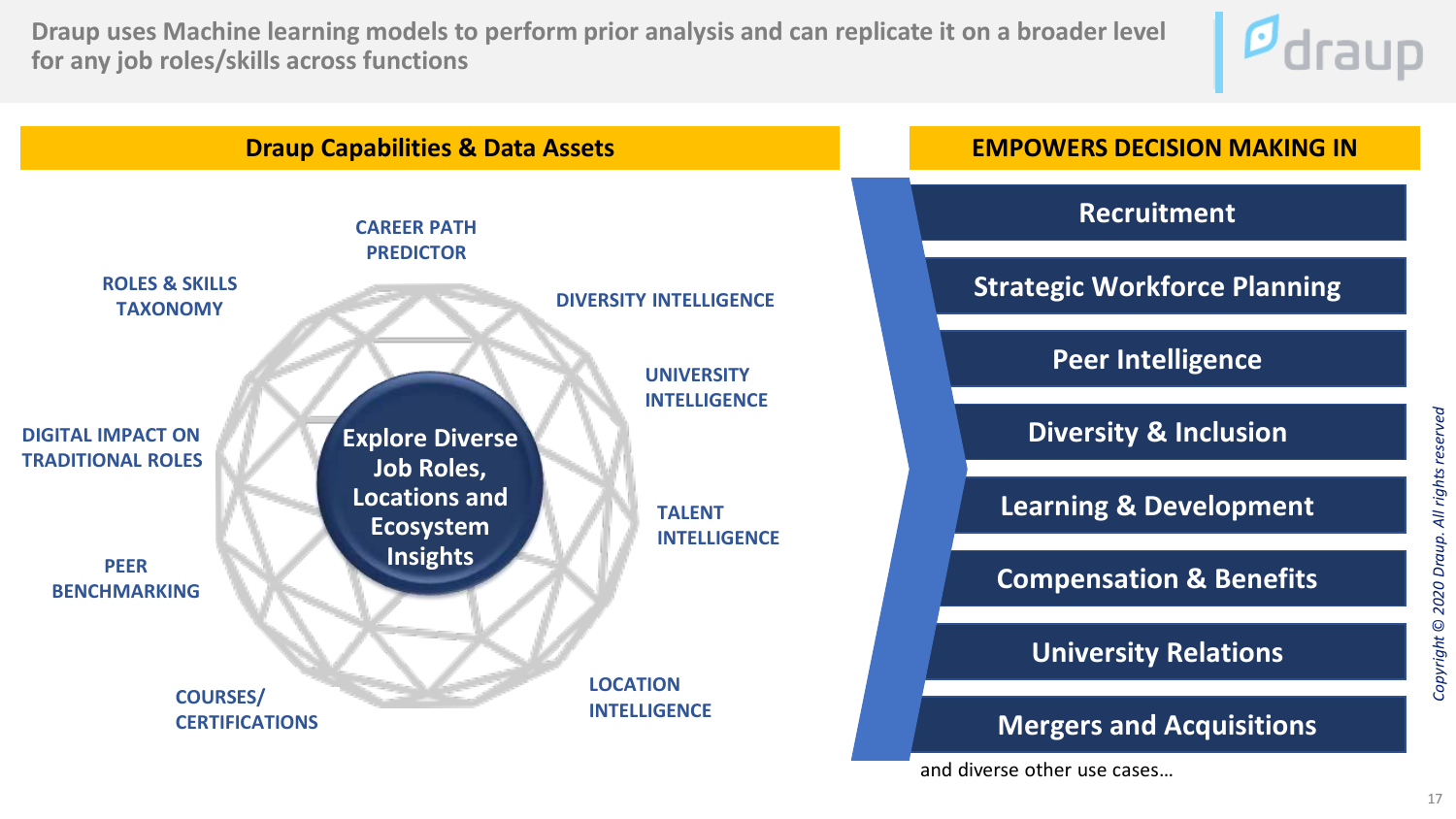**Draup for Location Intelligence: Draup analyses 4,500+ job roles across 2,500+ locations to help companies understand talent ecosystem with insights around talent cost, required skills, job demand, and peer companies**